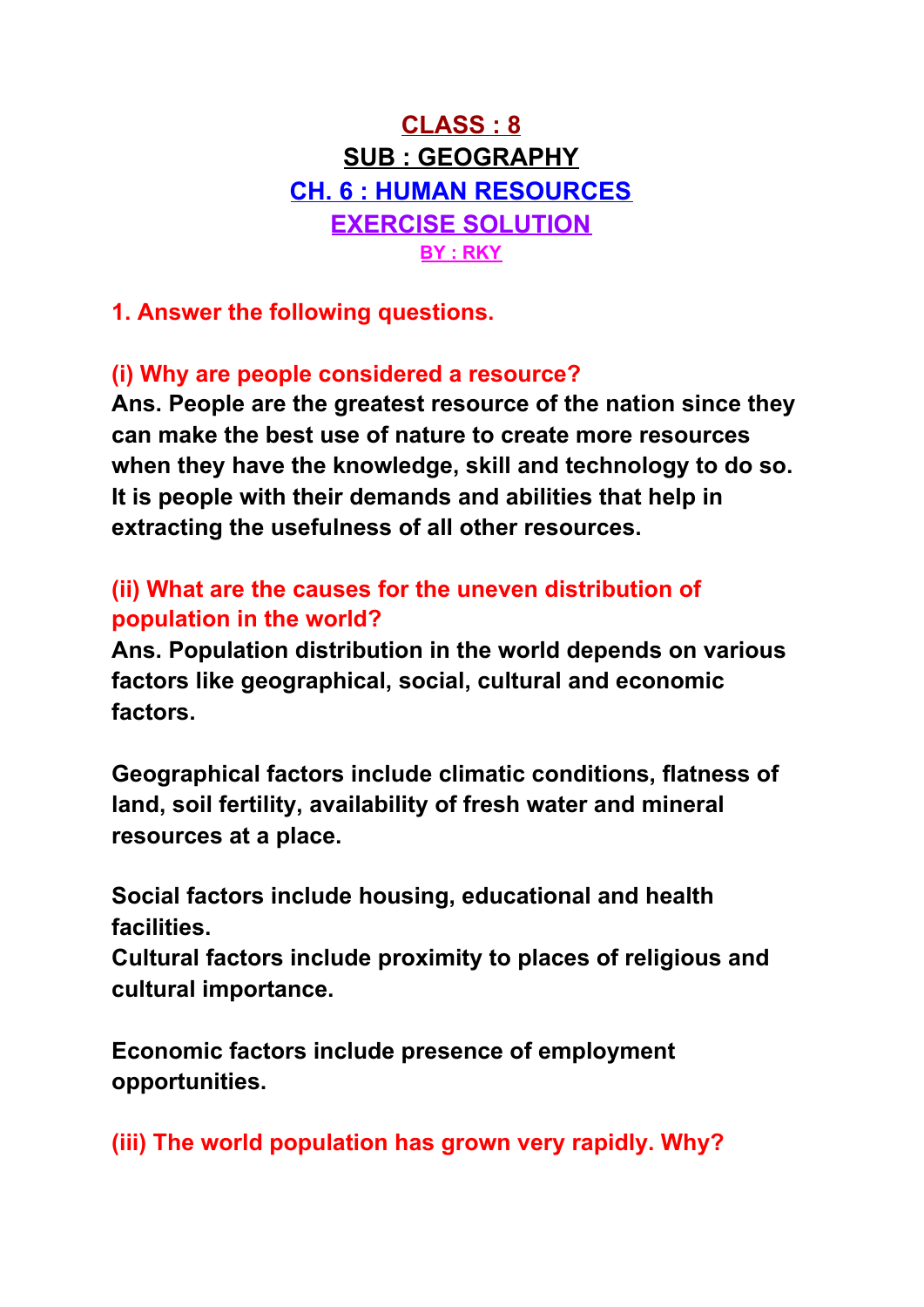**Ans. The world population has grown very rapidly due to the advancements in science and technology that resulted in increased food production and development in healthcare facilities. All this has helped in reducing death rate.**

#### **(iv) Discuss the role of any two factors influencing population change.**

**Ans. Two factors influencing the population change are birth rate and death rate.**

**Birth rate is the number of births per 1,000 people.**

**Death rate is the number of deaths per 1,000 people.**

**Births and deaths are the natural causes of population change. When the birth rate is higher than the death rate, it means that the population is increasing and when the death rate is more than the birth rate, it means that the population is decreasing. Thus, the birth rate and death rate affect the balance of population.**

#### **(v) What is meant by population composition?**

**Ans. Population composition refers to the structure of the population of a particular region. It helps us to know the number of males or females in the population, their age, qualification, occupations, income status and health conditions.**

# **(vi) What are population pyramids? How do they help in understanding about the population of a country?**

**Ans. The graphical representation used to study the composition of a country's population is called the population pyramid. It is also named as the age−sex pyramid. It gives information about the number of males and females in the population and their precise age groups. The age group details**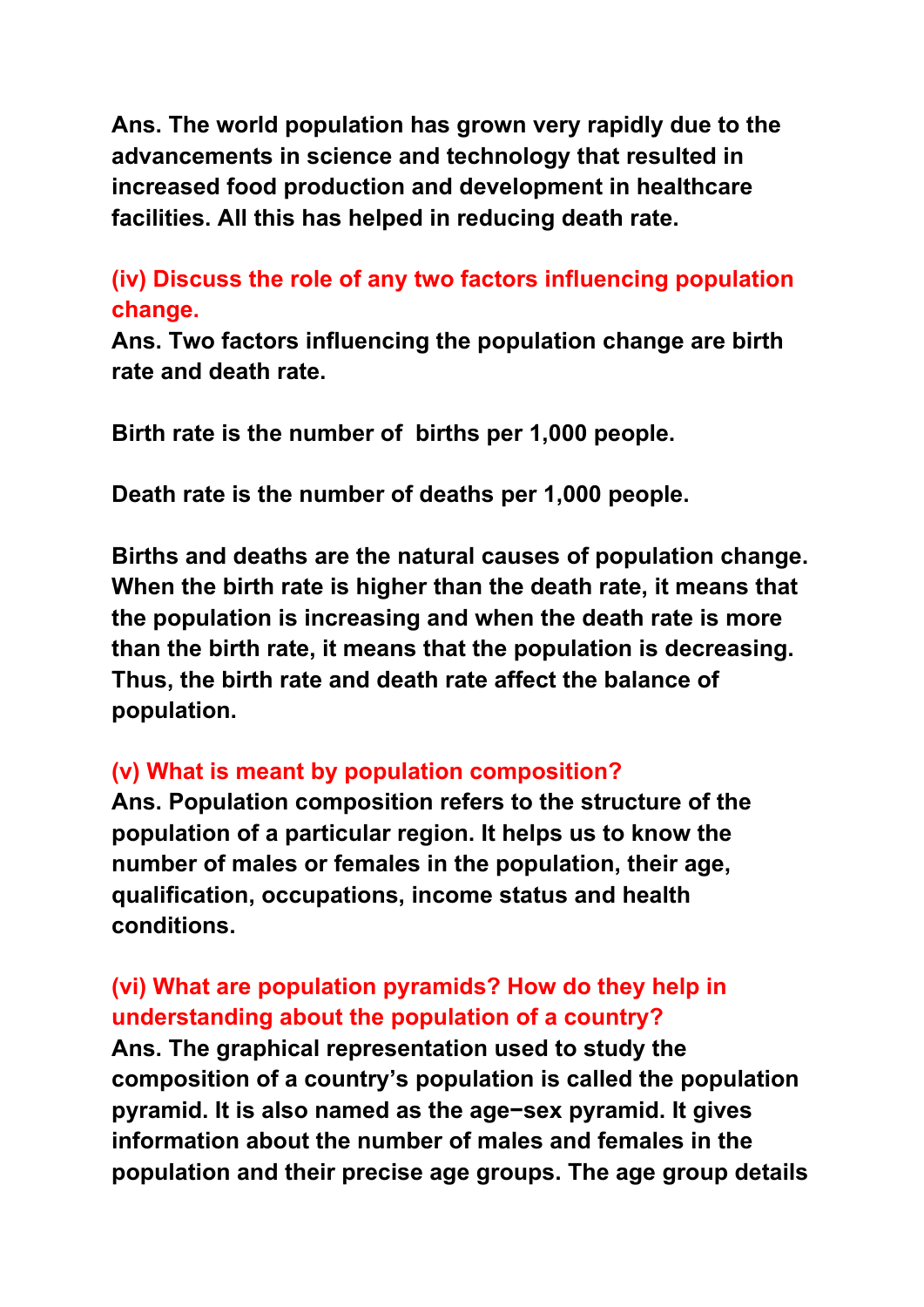**help in determining the number of dependents and the economically active citizens present in the population. When the population of a country has high birth and death rates, the population pyramid is broad at the base and narrow towards the top.**

**Q2. Tick the correct answer.**

**(i) Which does the term population distribution refer to?**

**(a) How the population in a specified area changes over time.**

**(b) The number of people who die in relation to the number of people born in a specified area.**

**(c) The way in which people are spread across a given area.**

**Ans. (c) The way in which people are spread across a given area**☑

**(ii) Which are three main factors that cause population change?**

- **(a) Births, deaths and marriage**
- **(b) Births, deaths and migration**
- **(c) Births, deaths and life expectancy**
- **Ans. (b) Births, deaths and migration.**☑
- **(iii) In 1999, the world population reached**
- **(a) 1 billion**